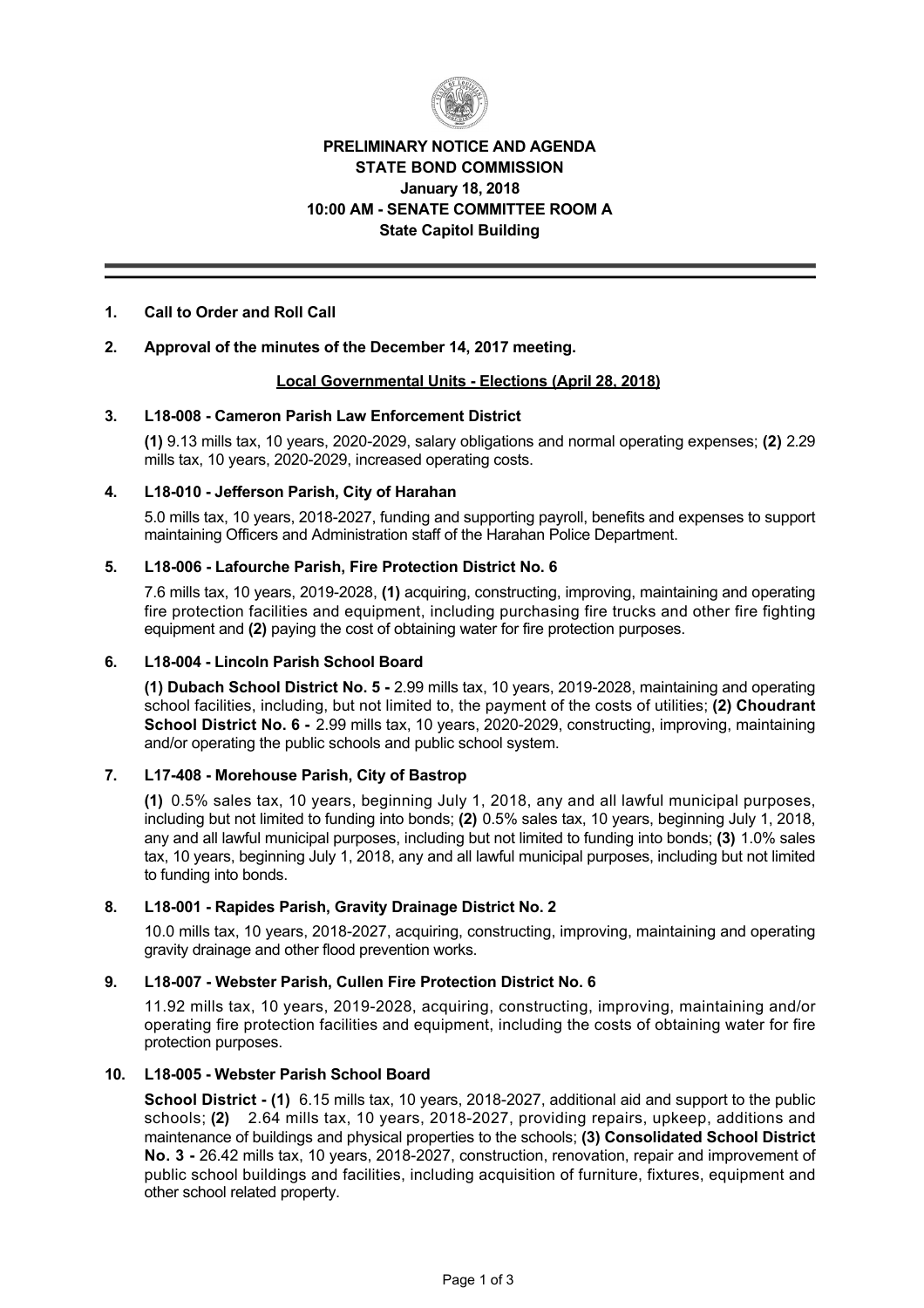#### **11. L18009 Jefferson Parish, Stonebridge Neighborhood Improvement and Beautification District**

**(1)** Not exceeding \$6,700,000 Taxable Limited Tax Bonds, in one or more series, not exceeding 6%, not exceeding 15 years, acquiring, constructing, improving, operating and/or maintaining recreational and other facilities; **(2)** Not exceeding \$500,000 Taxable Bond Anticipation Notes, not exceeding 6%, not exceeding 1 year, interim financing.

# **12. L18003 Lafayette Parish, Lafayette Airport Commission**

Not exceeding \$60,000,000 Excess Revenue Bonds, in one or more series, not exceeding 12%, not exceeding 15 years, constructing and acquiring airport facilities, additions and improvements, including necessary furnishings, machinery and equipment.

## **13. L18011 Ouachita Parish, Town of Sterlington**

Not exceeding \$2,000,000 Revenue Bonds, taxable or tax-exempt, in one or more series, not exceeding 5%, not exceeding 27 years, **(1)** construct, acquire, maintain, operate and equip **(a)** concessions facility and **(b)** parking related facilities, each of which will be located within the existing youth sports park and tournament complex and **(2)** paying the costs associated with the installation of lighting and electrical systems located within the Complex.

### **14. L18002 Vernon Parish, Water and Sewer Commission No. 1 (LDH Program)**

Not exceeding \$2,575,000 Taxable Water Revenue Bonds, or other evidences of indebtedness, in one or more series, not exceeding 2.45%, not exceeding 22 years, constructing and acquiring additions, extensions and improvements to the drinking water system, including equipment and fixtures.

## **Political Subdivisions - Bonds**

## **15. S18001 Louisiana Community Development Authority (City of Baker School District Project)**

Not exceeding \$6,000,000 Revenue Bonds, in one or more series, taxable or tax-exempt, not exceeding 6% fixed and/or 8% variable rate, not exceeding 20 years, **(1)** financing the demolition, construction, reconstruction, renovation and improvement of flood damaged schools within the District, including all furnishings, fixtures and facilities incidental or necessary; **(2)** funding capitalized interest, if necessary and **(3)** funding a debt service reserve fund, if necessary.

### **16. S18002 Louisiana Community Development Authority (American Biocarbon CT, LLC Project)**

Not exceeding \$30,000,000 Revenue Bonds (Volume Cap), taxable or tax-exempt, in one or more series, not exceeding 12%, fixed or floating rate, not exceeding 25 years, **(1)** development and construction of a biorefinery plant that will convert sugarcane waste into biocarbon products, including but not limited to energy pellets and briquettes in White Castle, Iberville Parish, **(2)** paying capitalized interest and **(3)** funding a debt service reserve fund, if necessary.

# **Ratifications and or Amendments to Prior Approvals**

#### **17. L17162A Red River Parish School Board, Parishwide School District No. 1**

Amendment of a prior approval granted on May 18, 2017, to reflect change in cost of issuance and professionals associated with a change in structure.

#### **18. L17164A Bienville Parish School Board, School District No. 1**

Amendment of a prior approval granted on May 18, 2017, to reflect change in cost of issuance and professionals associated with a change in structure.

#### **19. L17254A St. Tammany Parish, Recreation District No. 14**

Amendment of a prior approval granted on August 17, 2017, to reflect change in cost of issuance and professionals associated with a change in structure.